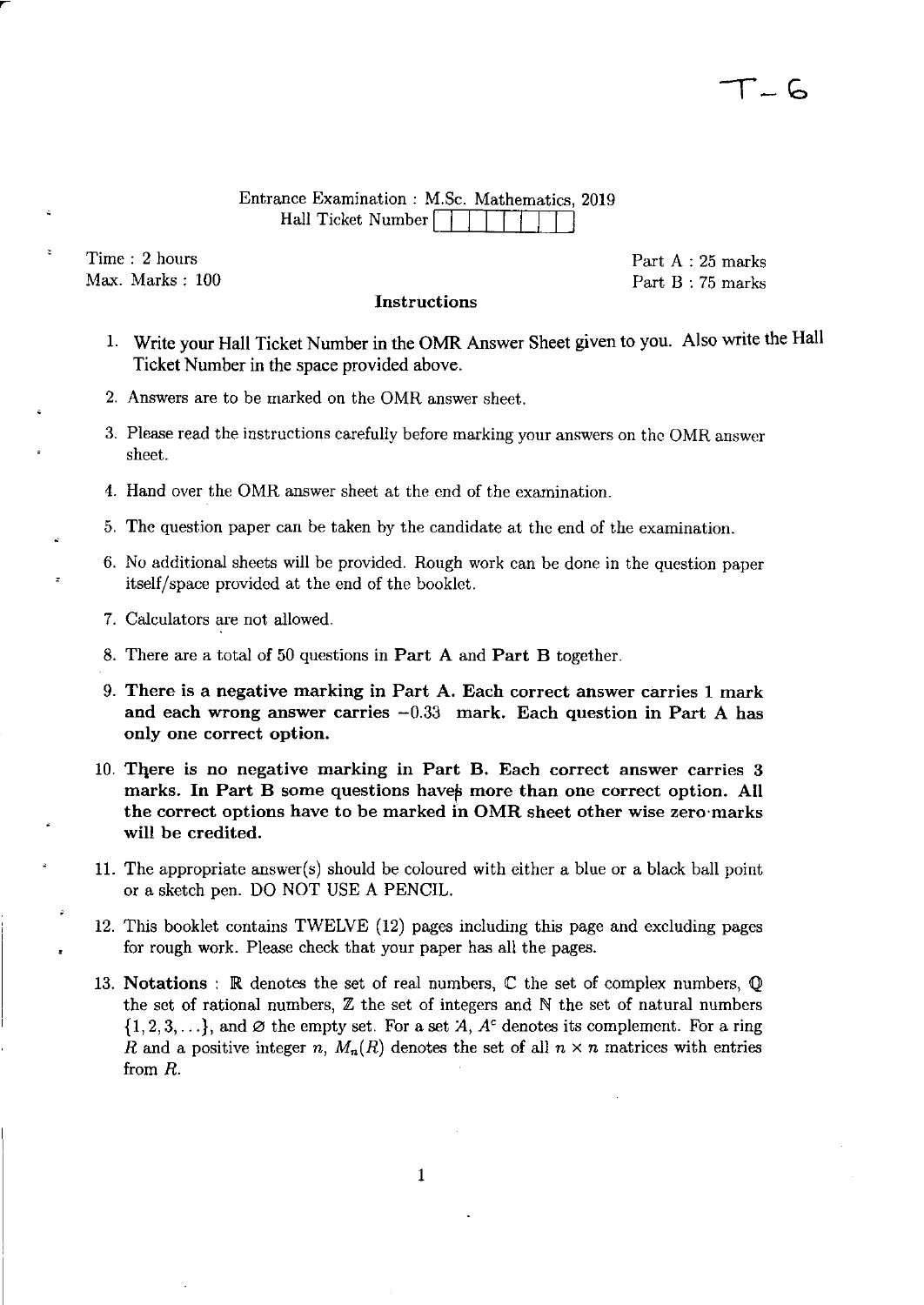## Part A

- 1. The contrapositive of the statement "If it rains then you take an umbrella" is
	- (A) if it does not rain, then you do not take an umbrella.
	- (B) if you do not take an umbrella, then it does not rain.
	- (C) if you take an umbrella, then it rains.
	- (D) none of the above.
- 2. Consider the statements-  $P : G$  is a cyclic group,  $Q : |G|$  is prime. Which one of the following is TRUE?
	- (A) P implies Q and Q does not imply P.
	- (B) Q implies P and P does not imply Q.
	- (C) P and Q are equivalent.
	- (D) None of the above.
- 3. Let A be a finite set and  $f : \mathcal{P}(A) \longrightarrow \mathcal{P}(A)$  be a set map. Then  $f(B) = B$  for some  $B \subseteq A$ , if
	- $(A)$  |A| is even.
	- $(B)$  |A| is odd.
	- (C) *f* is surjective and for any  $C, D \in \mathcal{P}(A), C \subseteq D$  implies  $f(C) \subseteq f(D)$ .
	- (D)  $f$  is injective.
- 4. Let X, Y and Z be three sets and  $f: X \longrightarrow Y$  and  $g: Y \longrightarrow Z$  be set maps. Let  $h = g \circ f : X \longrightarrow Z$ . Suppose g is surjective. Then which one of the following is FALSE?
	- (A) If  $f$  is not surjective, then  $h$  need not be surjective.
	- (B) If  $f$  is not surjective, then  $h$  can still be surjective.
	- (C) If  $f$  is not injective, then  $h$  is not injective.
	- (D) If  $f$  is not injective, then  $h$  can still be injective.
- 5. The highest power of 3 that divides 1000! is
	- (A) 498.
	- (B) 499.
	- (C) 500.
	- (D) 501.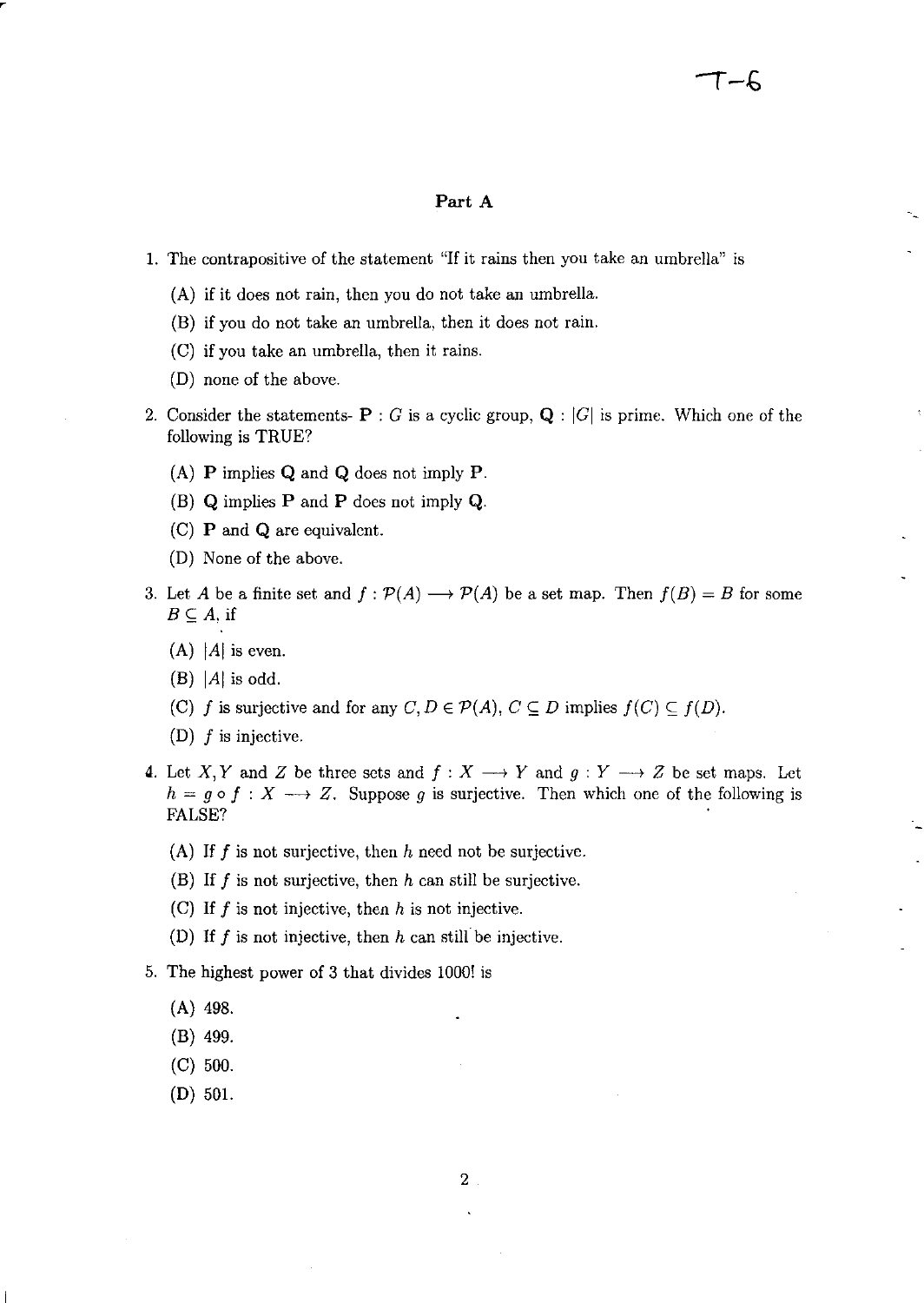6. The remainder of  $2^{2025}$  when divided by 13 is

- (A) 2.
- (B) 3.
- $(C)$  4.
- (D) 5.

7. The total number of positive divisors of 7777 is

- (A) 8.
- (B) 7.
- (e) *10.*
- (D) 11.

8. Which one of the following is TRUE?

 $1 \t 1 \t 1 \t 1$ (A)  $1 + \frac{1}{2} + \frac{1}{2^2} + \cdots + \frac{1}{2^{n-1}} < 2 - \frac{1}{n+1}$ , for all  $n \in \mathbb{N}$ .  $1 \t1 \t1 \t2 \t1$ (B)  $1 + \frac{1}{2} + \frac{1}{2^2} + \dots + \frac{1}{2^{n+1}} > 2 + \frac{1}{n-1}$ , for some  $n \in \mathbb{N}$ . (C)  $1 + \frac{1}{2} + \frac{1}{2^2} + \cdots + \frac{1}{2^n} < 2$ , for all  $n \in \mathbb{N}$ . (D) None of the above.

9. Let  $n \geq 3$  be an integer. Which one of the following is TRUE?

(A) 
$$
\sum_{\substack{0 \le i \le n \\ i \text{ is even}}} {n \choose i} = \sum_{\substack{0 \le j \le n \\ j \text{ is odd}}} (-1)^{\frac{j+1}{2}} {n \choose j}.
$$
  
\n(B) 
$$
\sum_{\substack{0 \le i \le n \\ i \text{ is even}}} {n \choose i} = \sum_{\substack{0 \le j \le n \\ j \text{ is odd} \\ j \text{ is odd}}} {n \choose j}.
$$
  
\n(C) 
$$
\sum_{\substack{0 \le i \le n \\ j \text{ is even}}} (-1)^{\frac{j}{2}} {n \choose i} = \sum_{\substack{0 \le j \le n \\ j \text{ is odd}}} {n \choose j}.
$$

- (D) None of the above.
- 10. In a job hiring committee, half the number of experts voted for Mr. A and one fourth voted for Mr. B. Two members voted for both and four of them did not vote for either. How many experts were there in all?
	- (A) 6.
	- (B) 8.
	- $(C)$  10.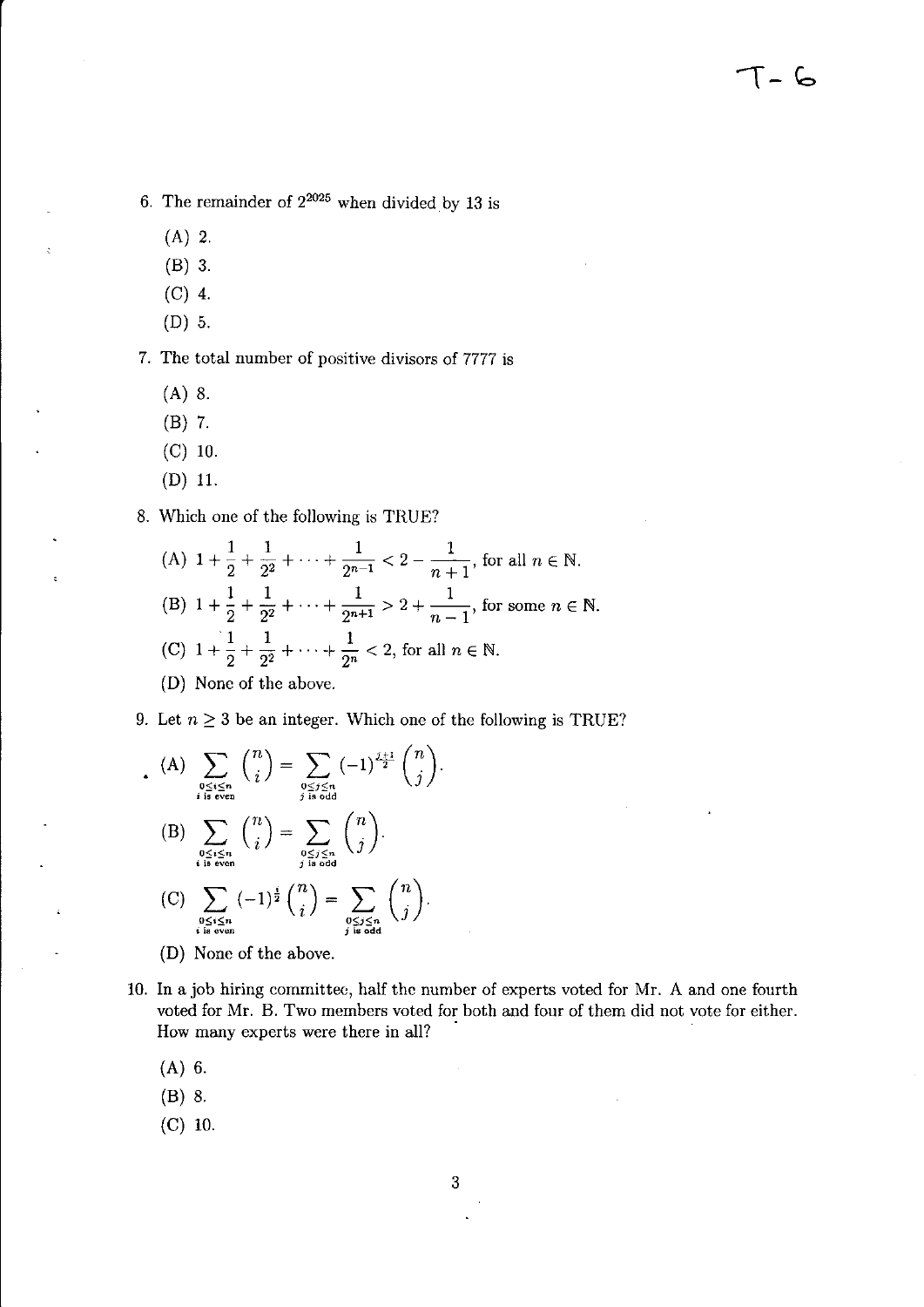(D) 12.

11. For an integer  $n \geq 1$ , the total number of reflexive relations on a set of *n* elements is

- $(A)$   $2^{n^2-n}$ .
- (B)  $n^2 n$ .
- $(C)$   $2^n$ .
- (D) *n.*
- 12. There are five files numbered 1,2,3,4,5, which are kept in a pile such that file number 1 is below file number 5, file number 3 is above file number 4, file number 2 is below file number 1, file number 4 is above file number 5. Then which file is in the bottom?
	- (A) 4.
	- (B) 3.
	- $(C) 2.$
	- (D) 5.
- 13. There are 2 identical RED and 4 identical BLUE balls. These balls need to be packed into 8 different boxes, so that each box will contain at most one ball. The number of ways of doing this is
	- (A) 420.
	- (B) 840.
	- (C) 105.
	- (D) 210.

14. Let  $m \geq 2$ ,  $n \geq 2$  be integers. Then  $\binom{m+n}{2}$  equals to

(A) 
$$
\binom{m}{2} \binom{n}{2} + mn
$$
.  
\n(B)  $\binom{m}{2} + \binom{n}{2} - mn$ .  
\n(C)  $\binom{m}{2} + \binom{n}{2} + mn$ .

- (D) none of the above.
- 15. The number of rearrangements of any 6 letters from the collection  $\{A, B, B, C, C, C, C\}$ is
	- $(A)$  90.
	- (B) 120.
	- $(C)$  105.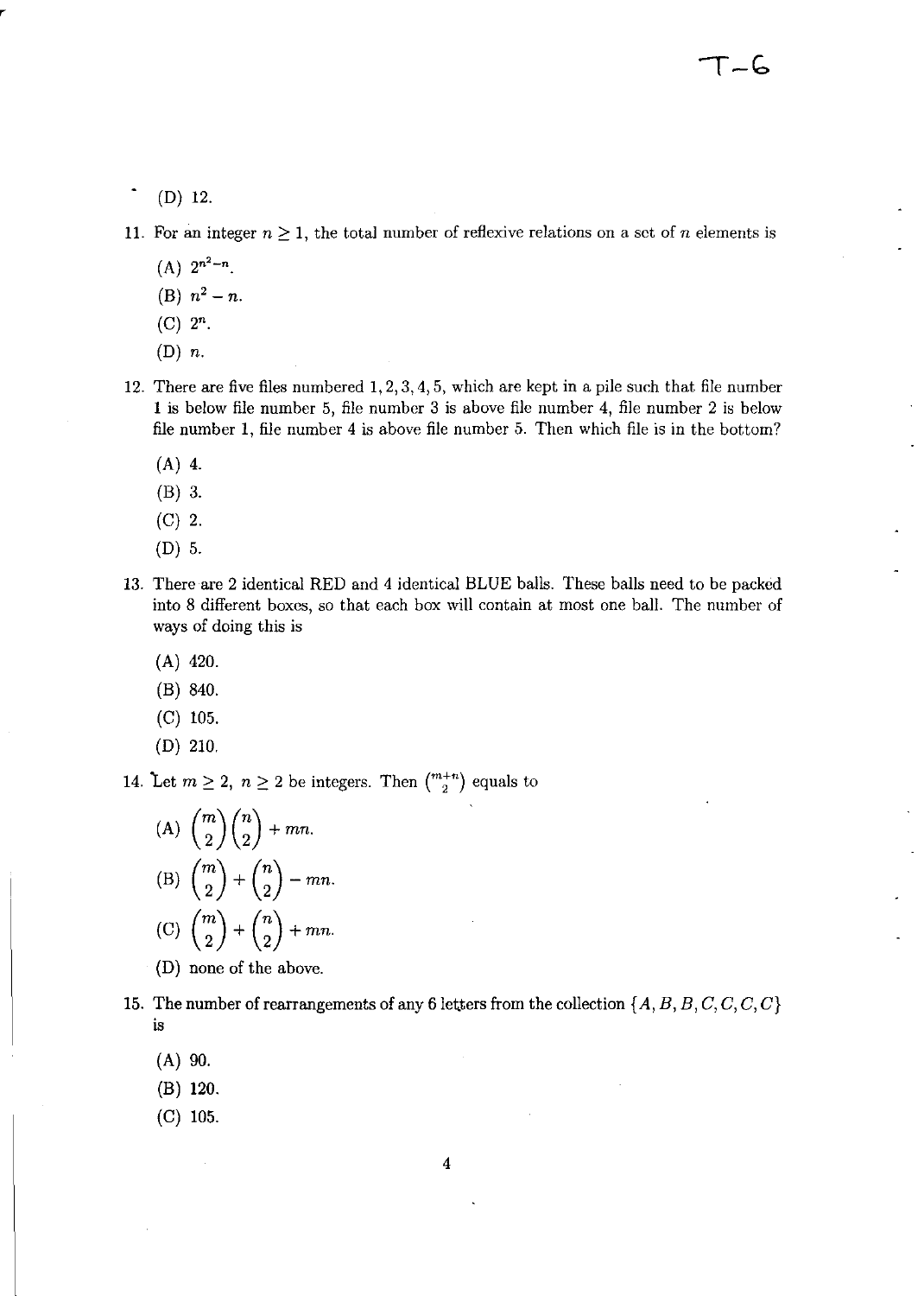(D) 100.

- 16. Let  $X$  be a subset of  $\mathbb R$ . Which one of the following is FALSE?
	- (A)  $\mathbb{R} \setminus X$  is bounded implies X is uncountable.
	- (B)  $\mathbb{R} \setminus X$  is countable implies X is unbounded.
	- (C)  $\mathbb{R} \setminus X$  is uncountable need not imply X is countable.
	- (D)  $\mathbb{R} \setminus X$  is unbounded implies X is bounded.
- 17. The function  $f(x) = \sin(1/x)$  for  $x \in (0,1]$ , is an example of
	- (A) an unbounded function.
	- (B) a non-differentiable function.
	- (C) a function with simple discontinuity.
	- (D) a function which does not have limit at 0.
- 18. Let C be the circle  $x^2 + y^2 2x 4y = 20$ . Let  $T_1$  and  $T_2$  be the tangent lines of C at  $(1,7)$  and  $(4,-2)$  respectively. Then the intersection point of  $T_1$  and  $T_2$  is
	- (A) (16, 5).
	- $(B)$   $(16, 7)$ .
	- $(C)$  (16, 9).
	- (D) (16, 1).
- 19. Let C be a circle with center at  $(3, -1)$ . If the line  $2x 5y + 18 = 0$  makes a chord of length 6 in  $C$ , then the equation of  $C$  is
	- (A)  $(x-3)^2 + (y+1)^2 38 = 0$ .
	- (B)  $(x-3)^2 + (y+1)^2 39 = 0$ .
	- (C)  $(x-3)^2 + (y+1)^2 29 = 0$ .
	- (D)  $(x-3)^2 + (y+1)^2 38^2 = 0$ .

20. If the line  $x \cos \theta + y \sin \theta - 17 = 0$  touches the circle  $x^2 + y^2 = 289$ , then

- (A)  $\theta \in (\pi/2, 2\pi/3)$ .
- (B)  $\theta \in [0, \pi)$ .
- (C)  $\theta \in \mathbb{R}$ .
- (D) none of the above.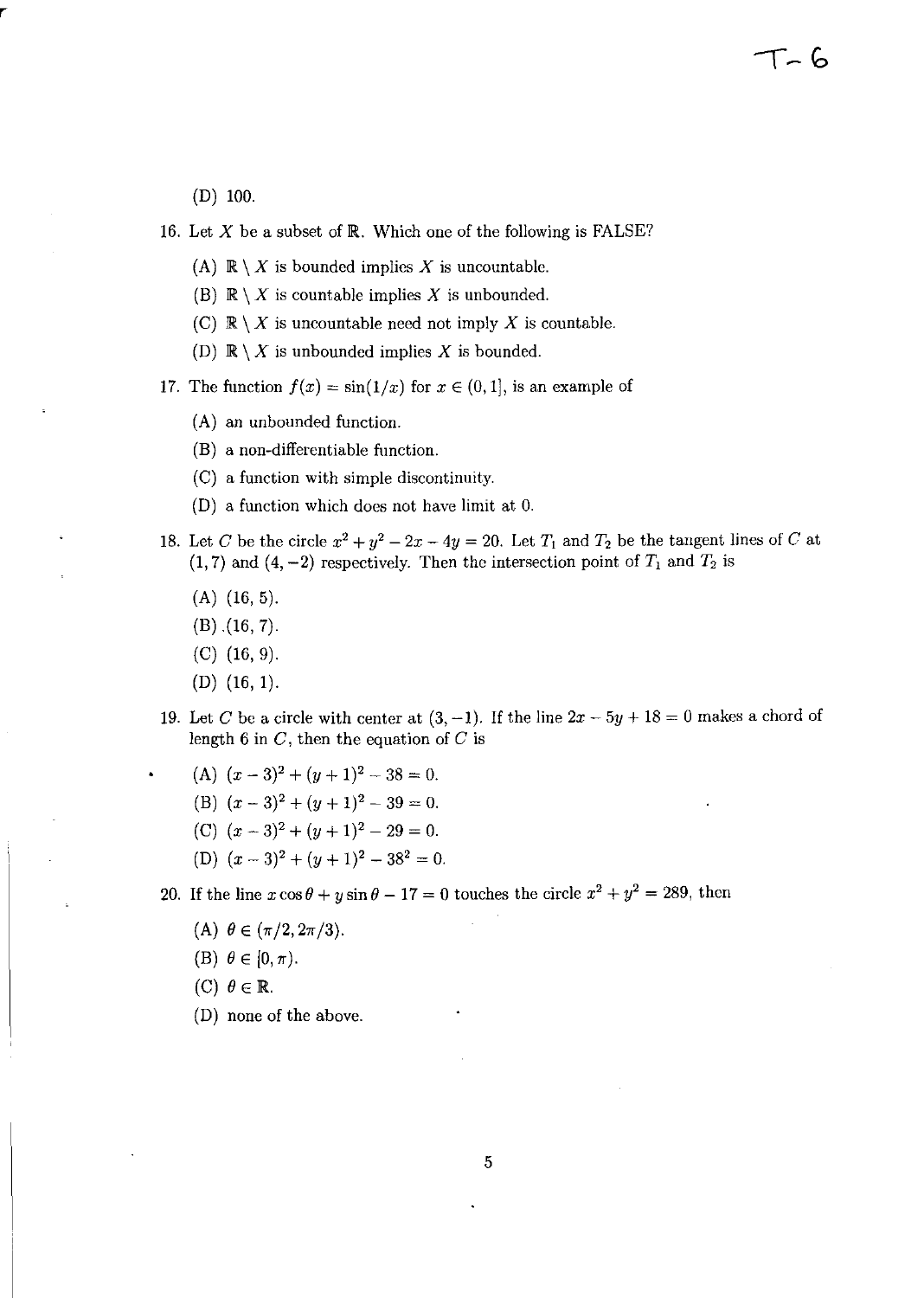- 21. The radius of the circle formed by the intersection of  $x^2 + y^2 + z^2 = 1$  and  $x + y + z = 1$ is
	- (A)  $\frac{\sqrt{2}}{\sqrt{3}}$ .  $(B) \equiv$ 3  $(C) \frac{V_2}{2}$ . 9 (D) 3.
- 22. Let A and B be two events with probabilities  $P(A) = 0.7$ , and  $P(A \cap B) = 0.5$ . Which one of the following is TRUE?
	- (A)  $P(B)$  could be 0.45.
	- (B)  $P(B)$  could be 0.84.
	- (C)  $P(B)$  is 0.9.
	- (D) None of the above.
- 23. In a class of 40 students, the average marks of first five students is 52, of next five students is 82, of next twenty students is 64 and of the rest ten students is 74. The average marks of the entire class is
	- (A) 68.25.
	- (B) 67.25.
	- (C) 68.5.
	- {D) 68.
- 24. From the pack of 52 cards, two cards are drawn at random. The probability that one is an ace and the other is a king is
	- $(A) \frac{2}{13}$ .
	- $(B)$   $\frac{1}{169}$ .
	- $(C)$   $\frac{16}{169}$ .
	- $(D) \frac{8}{663}.$
- 25. Suppose  $A = \{x_n \in \mathbb{R} \mid n \in \mathbb{Z}\}\$ is an infinite set. If no point of  $\mathbb{R}$  is a limit point of A, then
	- (A) A is open.
	- (B) A is closed.
	- (C) A is both open and closed.
	- (D) none of the above.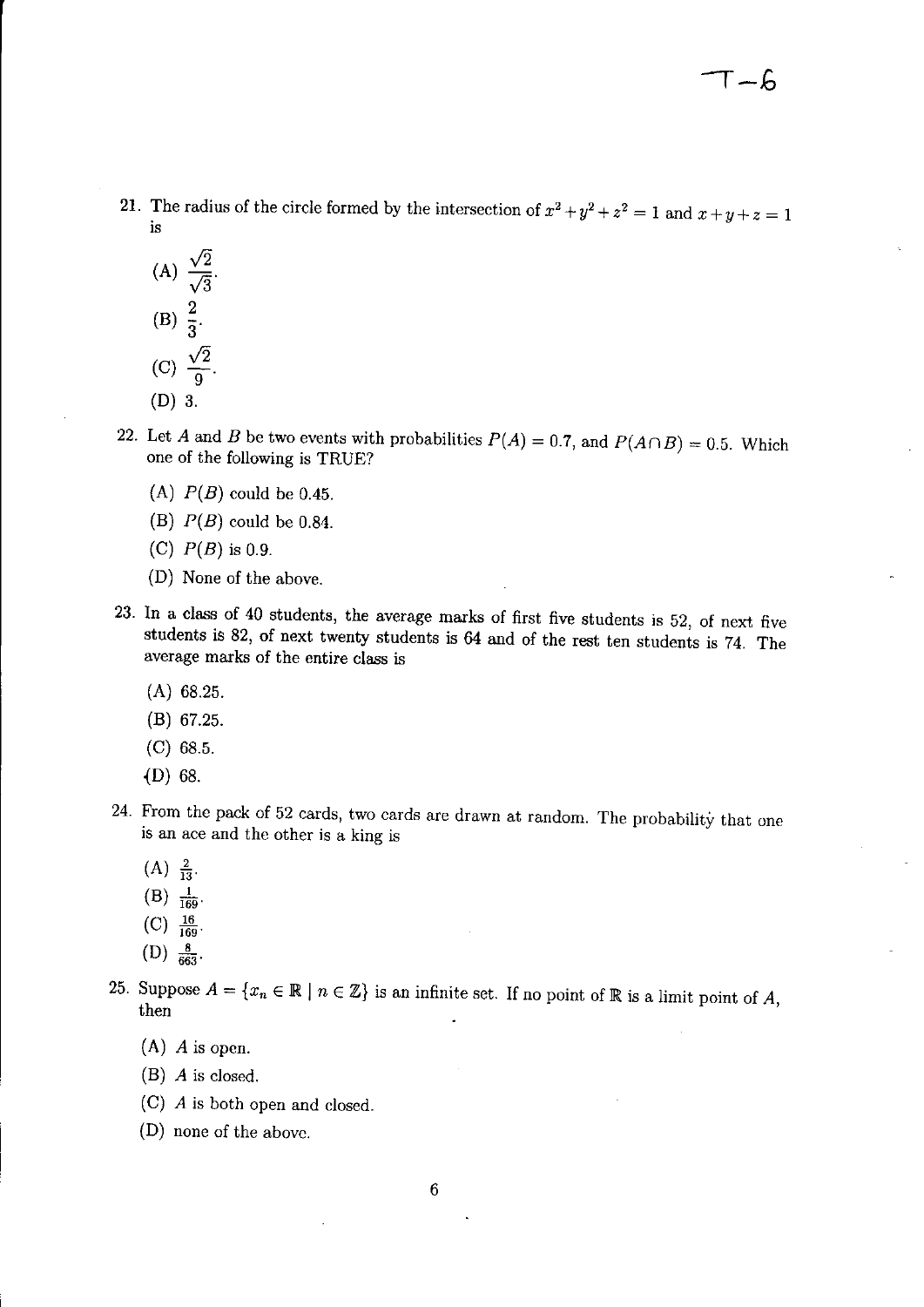## Part B

- 26. Let *V*, *W* be two vector spaces over **R** and  $T: V \rightarrow W$  be a non-zero linear transformation. Let *A* be a non-empty subset of *V.* Then, which of the following statements are TRUE?
	- (A) If  $Span(A) = V$  then  $Span(T(A)) = W$ .
	- (B) If  $Span(T(A)) = W$  then  $Span(A) = V$ .
	- (C) If *A* is linearly independent then  $T(A)$  is linearly independent.
	- (D) If  $T(A)$  is linearly independent then  $A$  is linearly independent.
- 27. Let  $A \in M_5(\mathbb{R})$  be a non-zero, non-identity and idempotent matrix. Which of the following statements are TRUE?
	- (A) A is invertible.
	- (B) 1 is an eigenvalue of  $A$ .
	- (C) 0 is an eigenvalue of  $A$ .
	- (D) 0 and 1 are the only eigenvalues of A.
- 28. Let  $n \geq 3$ ,  $A \in M_n(\mathbb{R})$  and  $W = \{X \in \mathbb{R}^n \mid XA = 0\}$ . Which of the following statements are TRUE?
	- (A) If  $W = \{0\}$ , then  $XA = (1, 2, 3, 0, \dots, 0)$  has at most two solutions.
	- (B) *A* is invertible if and only if  $W = \{0\}$ .
	- $(C)$  dim(W) =  $rank(A)$ .
		- (D)  $\dim(W) = n rank(A)$ .
- 29. Let  $A \in M_n(\mathbb{C})$  such that it has *n* distinct non-zero eigenvalues. If  $AB = BA$ , then which of the following statements are TRUE?
	- (A) *B* has *n* distinct eigenvalues.
	- (B) *A* and *B* have the same characteristic polynomial.
	- (e) *B* is invertible.
	- (D) None of the above.
- 30. Suppose  $T: V \longrightarrow V$  is a linear transformation such that  $T^2 = T$ . Which of the following statements are TRUE?
	- (A)  $\ker(T) \subseteq \text{Image}(T)$ .
	- (B)  $\ker(T) \supseteq \text{Image}(T)$ .
	- (C)  $\ker(T) \cap \text{Image}(T) = \{0\}.$
	- (D) ker $(T) \cap \text{Image}(T) \neq \{0\}.$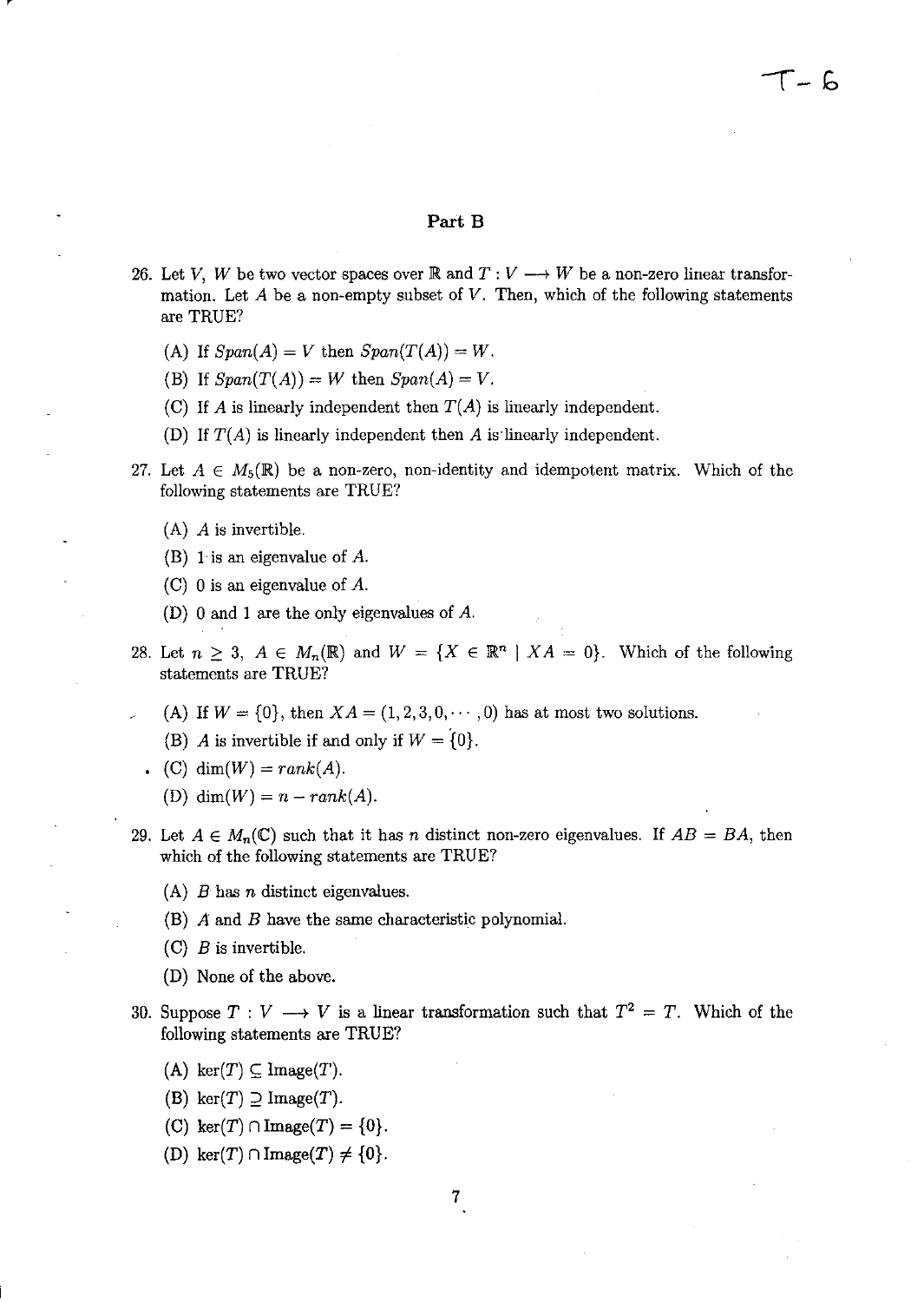- 31. Let  $A \in M_4(\mathbb{R})$  be a matrix having eigenvalues  $-2$ ,  $-1$ , 1, 2. If  $B = A^4 5A^2 + 5I$ , then which of the following statements are TRUE?
	- (A)  $det(A + B) = 0$ .
	- (B)  $det(B) = 1$ .
	- (C)  $tr(A B) = 0$ .
	- (D)  $tr(A + B) = 4$ .
- 32. Let *a, b* be two real numbers. Which of the following are TRUE?
	- (A) If  $a \epsilon < b$  for every  $\epsilon > 0$ , then  $a \leq b$ .
	- (B) If  $a < b + \epsilon$  for every  $\epsilon > 0$ , then  $a < b$ .
	- (C) If  $a \epsilon \leq b$  for some  $\epsilon > 0$ , then  $a \leq b$ .
	- (D) If  $a + \epsilon \leq b$  for some  $\epsilon > 0$ , then  $a < b$ .
- 33. Let  $(x_n)_{n\in\mathbb{N}}$  be a convergent sequence of real numbers, not converging to 0. Which of the following are TRUE?
	- (A)  $x_n \neq 0$  for every  $n \in \mathbb{N}$ .
	- (B)  $x_n \neq 0$  for infinitely many  $n \in \mathbb{N}$ .
	- $(C)$  inf<sub>n $\in \mathbb{N}$ </sub>  $|x_n| > 0$ .
	- (D)  $\liminf_{n\to\infty} |x_n| > 0.$
- 34. Let  $(x_n)_{n\in\mathbb{N}}$  be a sequence of real numbers converging to 0. For  $n \geq 1$ , define  $y_n :=$  $\max\{x_1,\ldots,x_n\}$  and  $z_n := \min\{x_1,\ldots,x_n\}$ . Then which of the following are TRUE?
	- (A)  $(y_n)_{n\in\mathbb{N}}$  converges to 0.
		- (B)  $(z_n)_{n\in\mathbb{N}}$  converges to 0.
		- (C)  $(x_n z_n)_{n \in \mathbb{N}}$  is a convergent sequence.
		- (D)  $(y_n + z_n)_{n \in \mathbb{N}}$  is a convergent sequence.
- 35. Let  $(x_n)_{n\in\mathbb{N}}$  be a convergent sequence of real numbers. Denote  $X = \{x_n : n \in \mathbb{N}\}\$  and let  $f: X \longrightarrow X$  be a set map. Then  $(f(x_n))_{n\in\mathbb{N}}$  converges
	- $(A)$  if f is injective.
	- (B) if  $f$  is surjectice.
	- (C) if  $f$  is bijective.
	- (D) only if  $f$  is a constant map.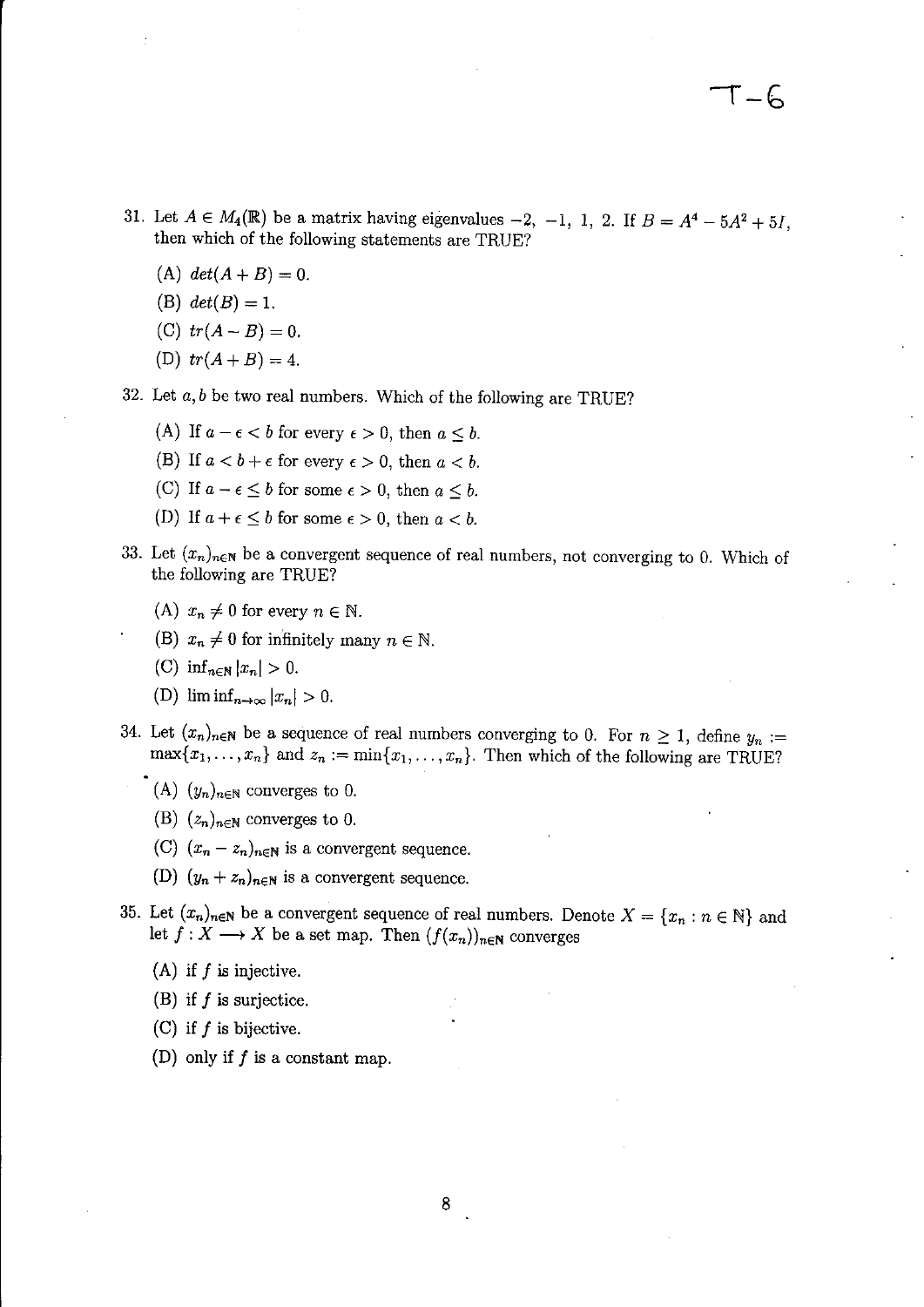36. Which of the following series are convergent?

(A) 
$$
\sum_{n=1}^{\infty} \sqrt{n^{3/2} - 1} - \sqrt{n^{3/2}}.
$$
  
\n(B) 
$$
\sum_{n=1}^{\infty} \frac{e^n}{1 + ne^n}.
$$
  
\n(C) 
$$
\sum_{n=1}^{\infty} \frac{(\cos(\frac{n\pi}{8}))^n}{n}.
$$
  
\n(D) None of the above.

r

37. Let  $f: [-1,1] \longrightarrow \mathbb{R}$  be a function. Then f is differentiable at 0 if

(A)  $\lim_{h\to 0} \frac{f(h) - f(-h)}{2h}$  exists in R. (B)  $\lim_{h \to 0} \frac{f(\delta h^2) - f(0)}{h}$  exists in R.  $h\rightarrow 0$ (C)  $\lim_{h\to 0} \frac{f(5h^2) - f(0)}{h}$  exists in R. (D)  $\lim_{h \to 0} \frac{f(7h^3) - f(0)}{h}$  exists in R.  $\lim_{h\to 0} h^3$ 

38. Which of the following functions are NOT integrable?

(A) 
$$
f(x) = \begin{cases} 1 & \text{if } x \in D, \\ 2 & \text{if } x \notin D, \end{cases}
$$

where *D* is a dense subset of  $[-1, 1]$  such that  $D \neq \mathbb{Q} \cap [-1, 1]$  and  $D \neq \mathbb{Q}^c \cap [-1, 1]$ .

 $\Gamma - \Gamma$ 

(B) 
$$
f(x) = \begin{cases} 1 & \text{if } x \in S, \\ 2 & \text{if } x \notin S, \end{cases}
$$

where *S* is the set of all roots of the polynomial  $x^{14} + 2x^{13} + 2x^{12} + \cdots + 15$  in  $[-1, 1].$ 

- (C)  $f(x) = \lim_{n \to \infty} \frac{\cos(n\pi x)}{n}$  for  $x \in \mathbb{R}$ . **(D)**  $f(x) = e^{-x^2}$  for  $x \in \mathbb{R}$ .
- 
- 39. Let G be a finite group and  $a, b \in G$ . Suppose the order of a is m and of b is n, with  $m \neq n$ . Which of the following statemeths are FALSE?

(A) If G is abelian, then order of *ab* is *mn.* 

- (B) If  $gcd(m, n) = 1$  and  $ab = ba$ , then order of *ab* is *mn*.
- (C) If  $gcd(m, n) = 1$ , then order of *ab* is *mn*.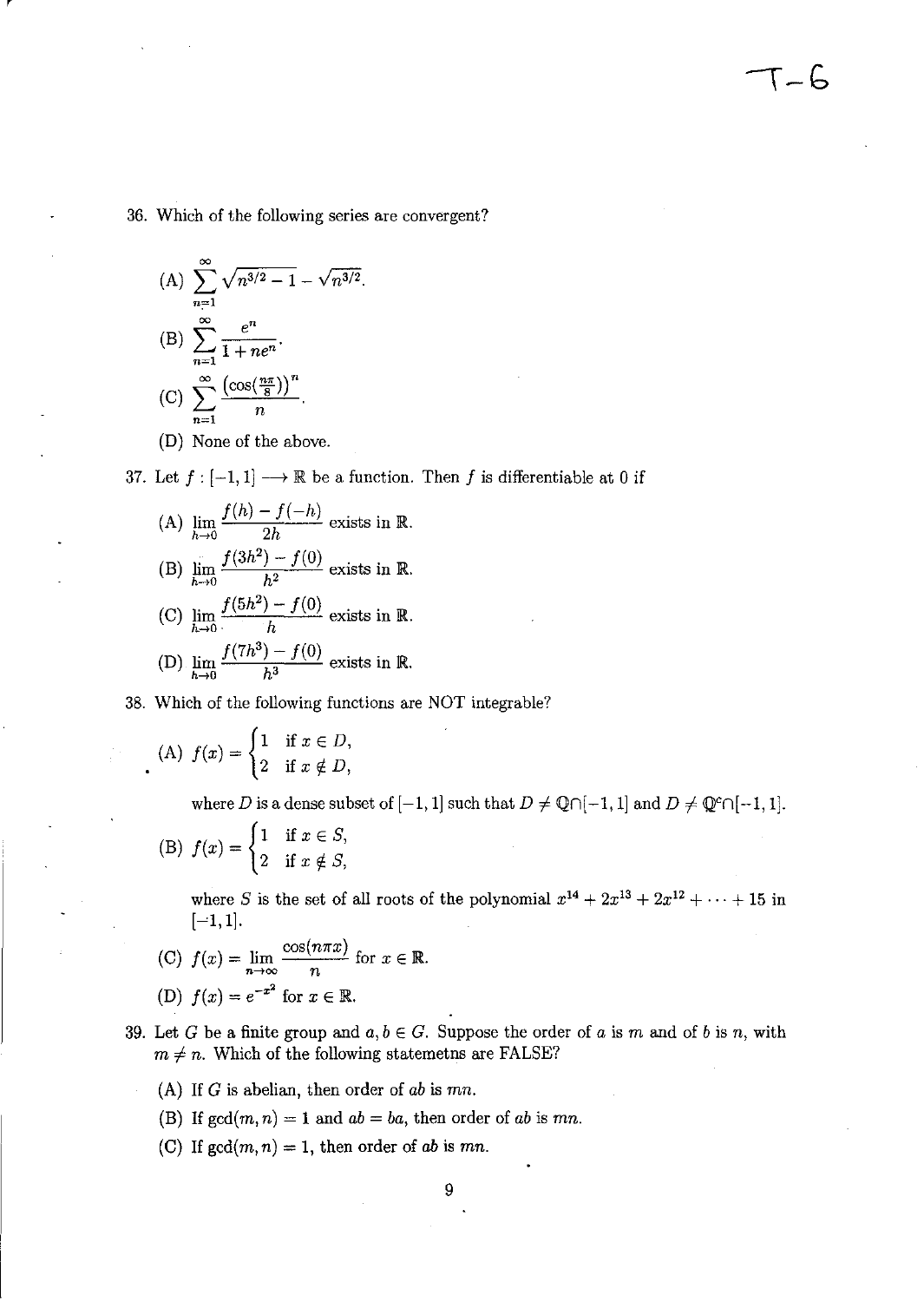(D) All of the above are false.

- 40. Let  $G$  be a group having no non-trivial proper subgroup. Then
	- $(A)$  G is finite.
	- (B) G is cyclic.
	- (C) G has prime order.
	- (D) G is abelian.
- 41. Consider the system of congruence relations  $x \equiv 1 \pmod{3}$ ,  $x \equiv 2 \pmod{4}$ ,  $x \equiv 3$ (mod 5). The system has
	- (A) no simultaneous integer solution.
	- (B) infinitely many simultaneous integer solutions.
	- (C) only one simultaneous integer solution modulo 60.
	- (D) more than one simultaneous integer solutions modulo 60.
- 42. Let  $G$  be a finite group and  $H$  be a subgroup of index 5. Which of the following statements are TRUE?
	- (A) For all  $x \in G$ ,  $x^5 = 1$ .
	- (B) For all  $x \in H$ ,  $x^5 = 1$ .
	- (C) For all  $x \in G$ ,  $x^5 \in H$ .
	- (D) None of the above.
- 43. The ring  $\mathbb{Z}_{100}$  has
	- (A) unique maximal ideal.
	- (B) exactly three maximal ideals.
	- (C) exactly two maximal ideals.
	- (D) exactly four maximal ideals.
- 44. Let p be a prime, *n* be a positive integer and  $C_{p^n}$  be the set of all p<sup>n</sup>-th roots of unity. Then  $G = \bigcup_{n=1}^{\infty} C_{p^n}$  is
	- (A) an infinite abelian group but not cyclic.
	- (B) an infinite cyclic group.
	- (C) a finite cyclic group.
	- (D) none of the above.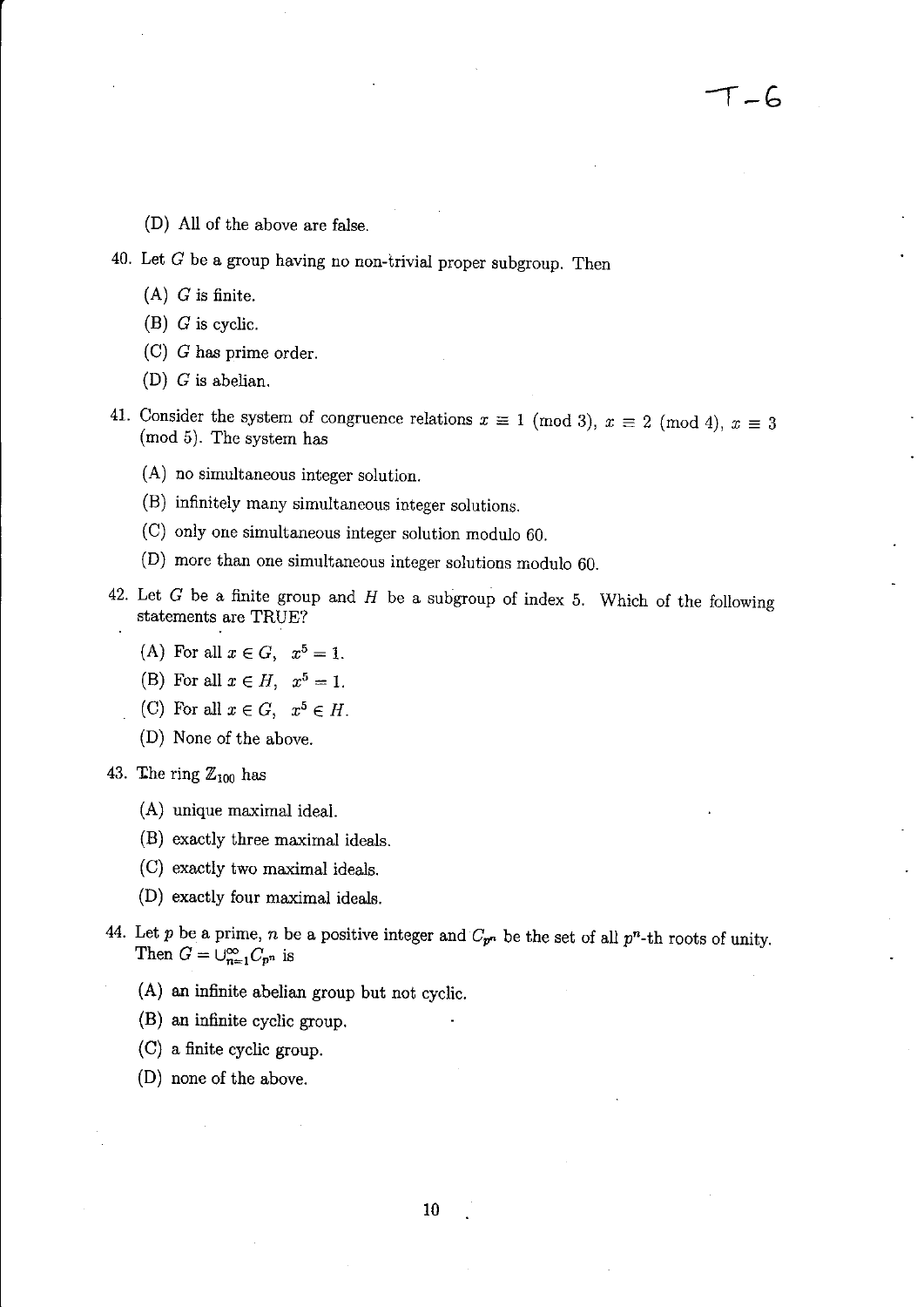- 45. Suppose R is a commutative ring with unity. If the sum of any two non-units in R is again a non-unit in  $R$ , then characteristic of  $R$  is
	- (A) zero.

r

- (B) either zero or a prime.
- (C) either zero or a power of a prime.
- (D) none of the above.

46. Let  $f : \mathbb{Z}_{12} \longrightarrow \mathbb{Z}_{20}$ ,  $g: \mathbb{Z}_{20} \longrightarrow \mathbb{Z}_{12}$  be defined as  $f(x) = 10x$ ,  $g(x) = 9x$ . Then

- (A) f, *9* both are ring homomorphisms.
- (B) f, *9* both are group homomorphisms.
- (C) f is a ring homomorphism but *9* is not a ring homomorphism.
- (D)  $q$  is a ring homomorphism but  $f$  is not a ring homomorphism.
- 47. In a class of 50 students, 20 students appeared for Algebra test, 10 students appeared for Analysis test, 10 students appeared for Topology test. And 4 students have appeared for all the three tests. Then, the number of students who did not appear for any of the three tests is
	- (A) at least 18.
	- (B) at most 17.
	- (C) equal to 17.
	- $(D)$  none of the above.

48. The equation  $y' = \frac{2y}{y}$ ,  $x > 0$ ,  $y(0) = 0$  has *x* 

- (A) exactly one solution.
- (B) has no solution.
- (C) infinitely many solutions.
- (D) none of the above.

49. The general solution of  $x'' - 2x' + x = e^t$  is

(A) 
$$
x = (c_1 + c_2t)e^t + \frac{1}{4}e^{-t}
$$
.  
\n(B)  $x = (c_1 + c_2t)e^{-t} + \frac{1}{4}e^{-t}$ .  
\n(C)  $x = (c_1 + c_2t)e^{-t} - \frac{1}{4}e^{-t}$ .  
\n(D)  $x = (c_1 + c_2t)e^t + \frac{1}{4}e^t$ .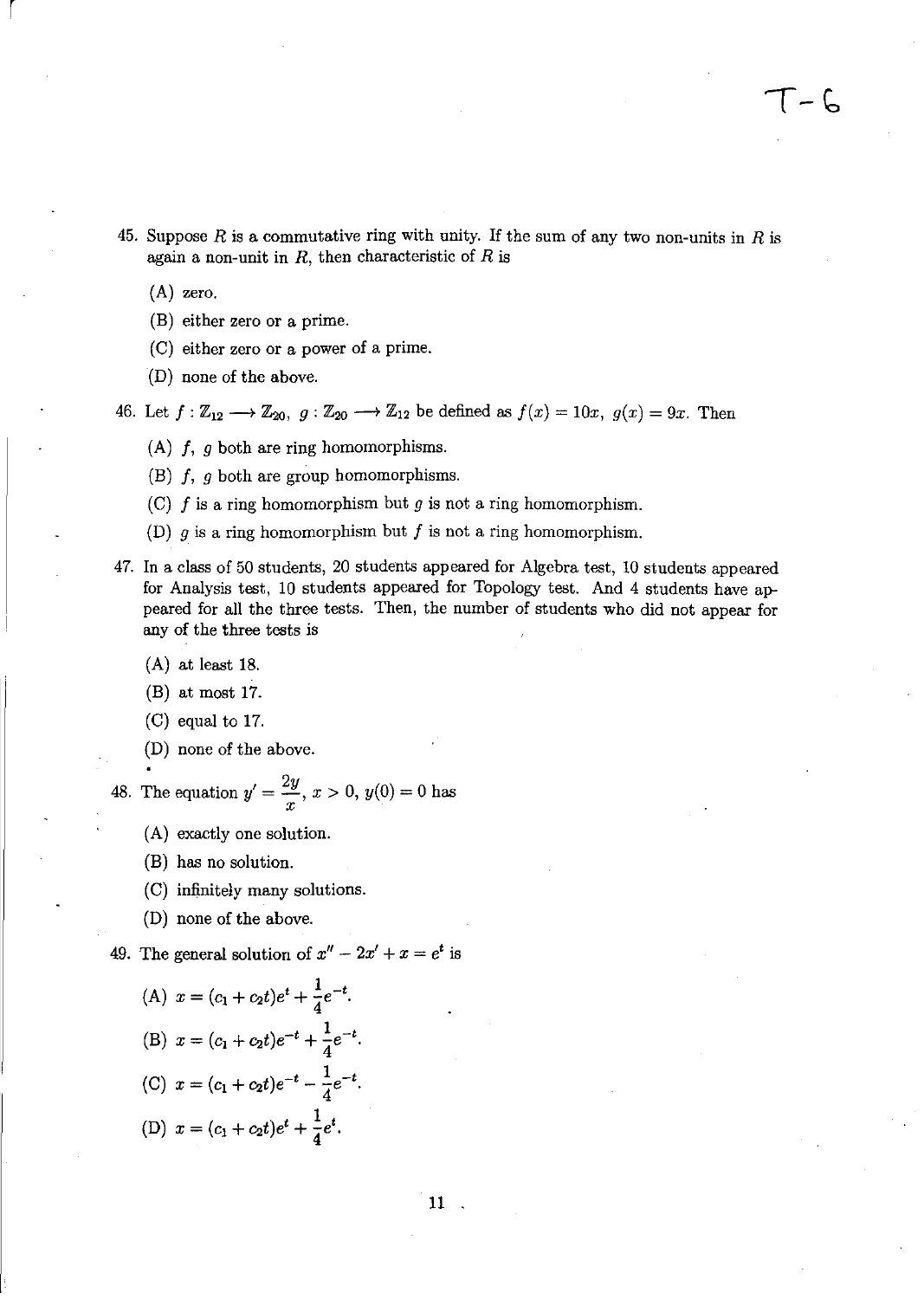$T - 6$ 

50. Solutions of  $y' + y = xy^4$  are

(A) 
$$
y^{-3} = x + \frac{1}{3} + ce^{3x}
$$
.  
\n(B)  $y^3 = x + \frac{1}{3} + ce^{3x}$ .  
\n(C)  $y^{-3} = x + \frac{1}{3} + ce^{-3x}$ .  
\n(D)  $y^3 = x + \frac{1}{3} + ce^{-3x}$ .

 $\ddot{\phantom{0}}$